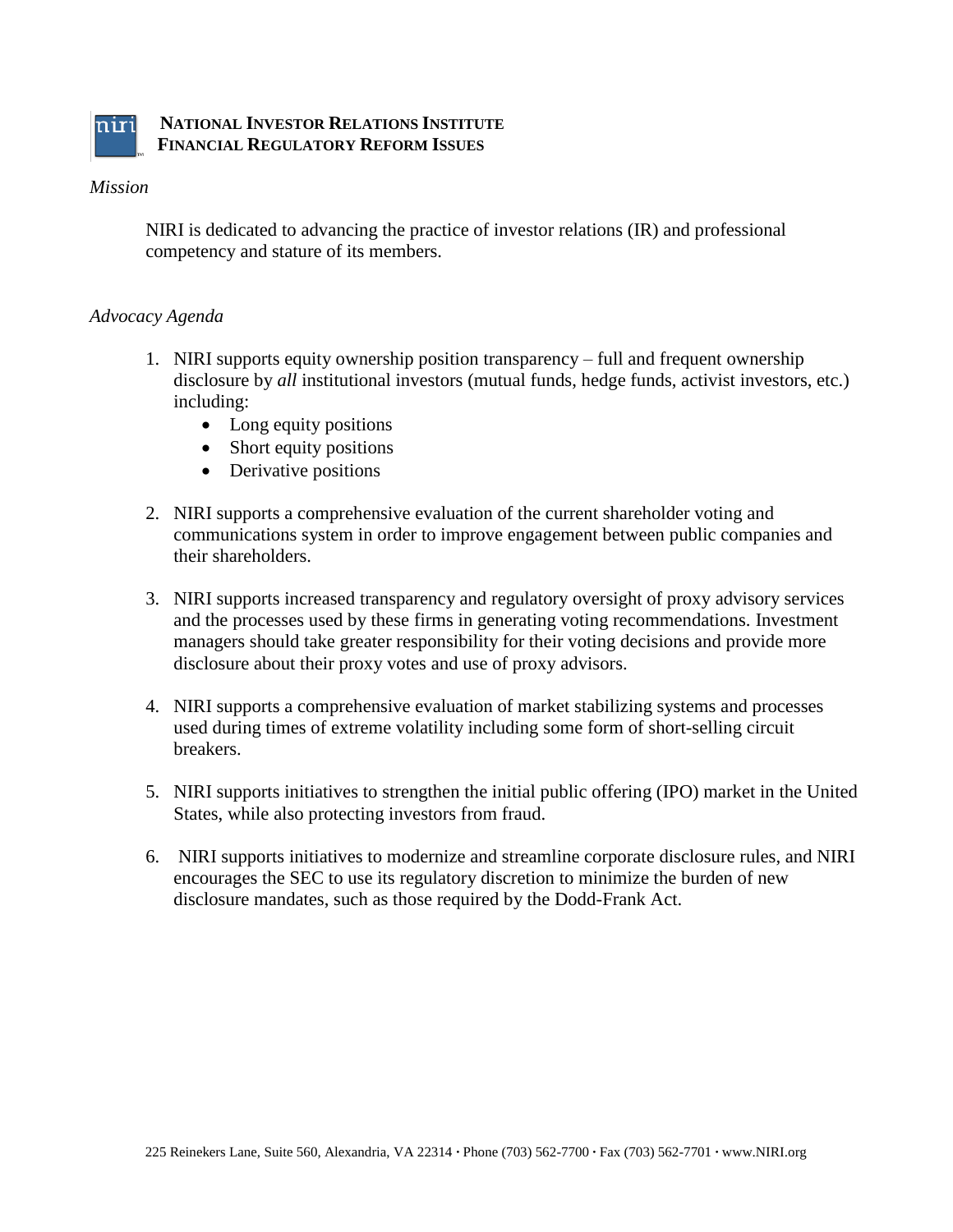#### *Background*

## **1. Ownership Transparency**

NIRI recognizes the need for greater transparency within the investment community, and supports a reporting regime that promotes more timely and frequent long position reporting, as well as commensurate full and fair short position disclosure. Section 929X of the Dodd-Frank Act requires the Commission to promulgate rules obligating investment managers to publicly report short sale activity *at a minimum* of once every month. NIRI also believes that the benefits to investors and public companies of long-position reporting justify a similarly substantial increase of the frequency of Form 13F reporting.

- a. Short Sales Disclosure. In accordance with its mission, the SEC should require the same level of disclosure from *all* institutional investors (investment funds, hedge funds, activists etc.) maintaining short equity positions as are required of the funds that maintain long equity positions. NIRI believes short sale reporting and corresponding share lending reporting should be publicly available in the same manner as long position reporting. In addition, NIRI believes long and short sale reporting should occur on a more frequent basis, and that requirements be the same for all investors.
- b. Form 13F Revisions. Publicly traded companies currently operate in an environment of great transparency governed by federal, state, and stock exchange rules and regulations. Current SEC rules generally require institutional investors to disclose share ownership positions on a quarterly basis (Form 13F), with an exception made for those that petition the SEC to delay these disclosures on the basis of confidentiality. NIRI, along with the Society of Corporate Secretaries and Governance Professionals and NYSE Euronext, has petitioned the SEC to shorten the reporting deadline from 45 days to two business days after the end of the calendar quarter.

Given the advances in recordkeeping technology in the more than 30 years since the 13F reporting requirement was adopted, there does not seem to be any justification for the existing 45-day deadline. The practical effect of this rule is that an investment manager may, for example, buy or sell shares on January 1 and not have to report that holding change until May 15, more than 19 weeks after the transaction. Many U.S. companies hold their annual meetings during this period, when shareholder communications are even more crucial.

Investor advocates have raised concerns about preserving the confidentiality of their trading strategies. As an alternative to shortening the 13F reporting deadline to two days, NIRI would support the confidential reporting of equity positions to the SEC on a rolling basis with a 30-day delay to protect confidentiality. After receiving this information from an investor, the SEC would then privately forward this equity information to the specific issuers where the positions are held. A 30-day delay would ensure fairness for all market participants while providing more current information to issuers about the institutions that hold their shares. Reporting rules also should be strictly enforced with meaningful penalties for non-compliance.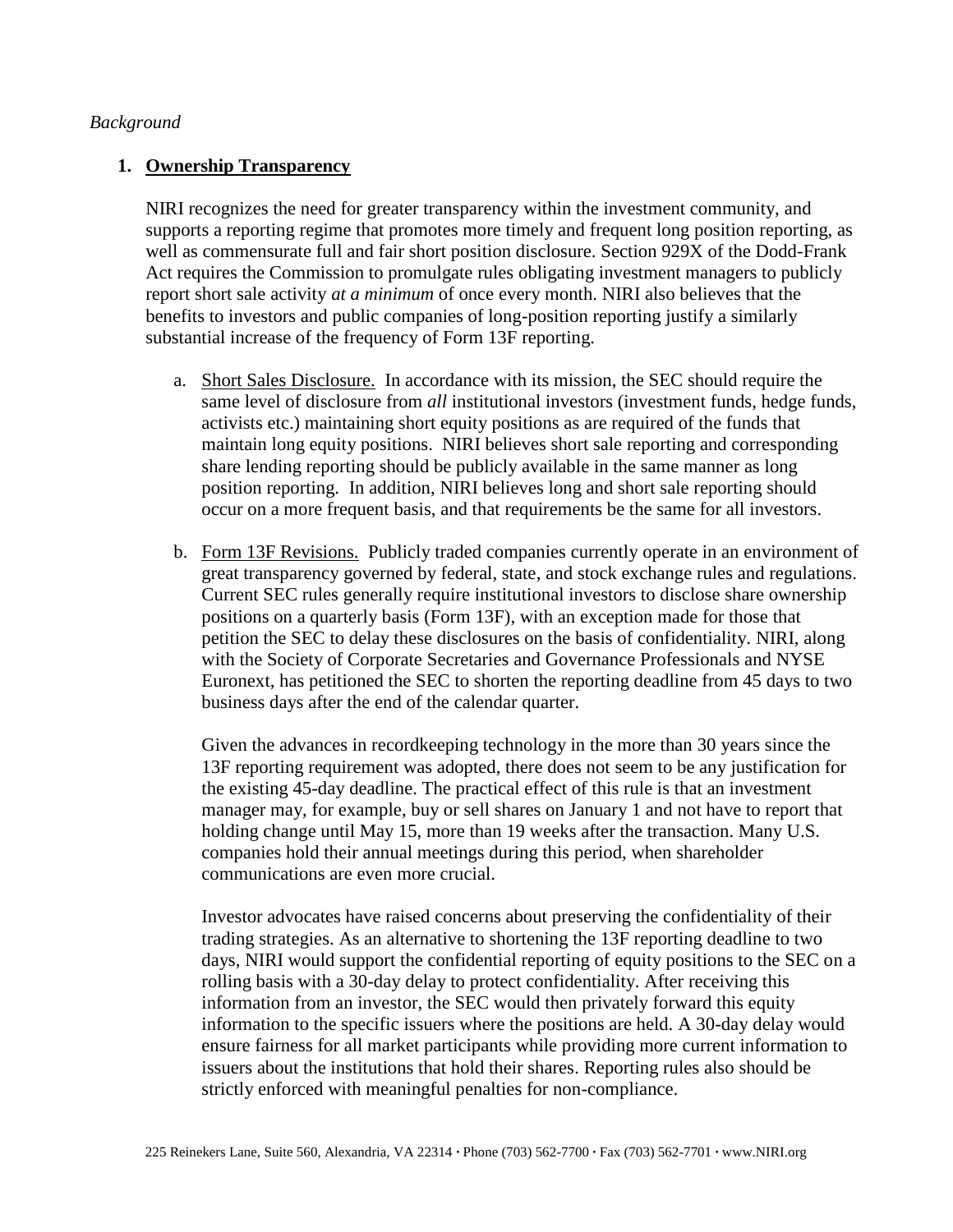c. Form 13D Revisions. Current SEC requirements require a Schedule 13D to be filed by any person or group of persons that becomes a 5 percent holder within 10 days after crossing the 5 percent threshold. Based on technology improvements over the last several decades and the speed at which information now flows, NIRI sees no reason for such a delay in reporting this material shareholder ownership information. NIRI believes reporting rules should be amended to reduce the reporting requirement to 2 days from the current 10 days. This reporting requirement should be expanded to include long and short selling information, as well as share lending.

# **2. Shareholder Communications**

More than 75 percent of the shares of public companies are held in "street name," meaning that they are held in the name of a third-party financial intermediary, such as a broker or a bank. This system ensures an efficient transfer of shares among owners and promotes liquidity in our capital markets.

Unfortunately, short selling practices, complex derivative transactions, empty voting, and an outdated shareholder voting process are now challenging the integrity of the corporate election system. Brokers and other financial institutions are not able to accurately account for shares that are entitled to vote on important corporate matters. Hedge funds and other financial players are using share lending and swap transactions to separate economic interest from voting rights, in order to influence the results of a shareholder meeting. Empty voting schemes that offer the opportunity to manipulate corporate governance affairs and stock prices should be prohibited.

The current shareholder voting and communications system is more than 30 years old and needs to be updated and reformed. Public companies are not able to use modern technology to communicate with individual investors who own shares in their enterprises. For the protection of individual investors and other participants in our capital markets, the SEC should focus on the following changes:

a. Direct Communication with Individual Investors. The SEC should eliminate the "Non-Objecting Beneficial Owner" (NOBO) and "Objecting Beneficial Owner" (OBO) classifications, which greatly hinder the ability of companies to communicate with their retail investors. Public companies should have access to contact information for all of their beneficial owners and should be permitted to communicate with them directly.

If these classifications are eliminated, those beneficial owners wishing to remain anonymous should be permitted to register their shares in a nominee account (or enter into a custodial arrangement) with their broker, bank, or other third-party intermediary. Shareholders who are currently classified as OBOs should have adequate notice of the elimination of their OBO status to permit them to decide whether to establish a nominee account or enter into a custodial arrangement.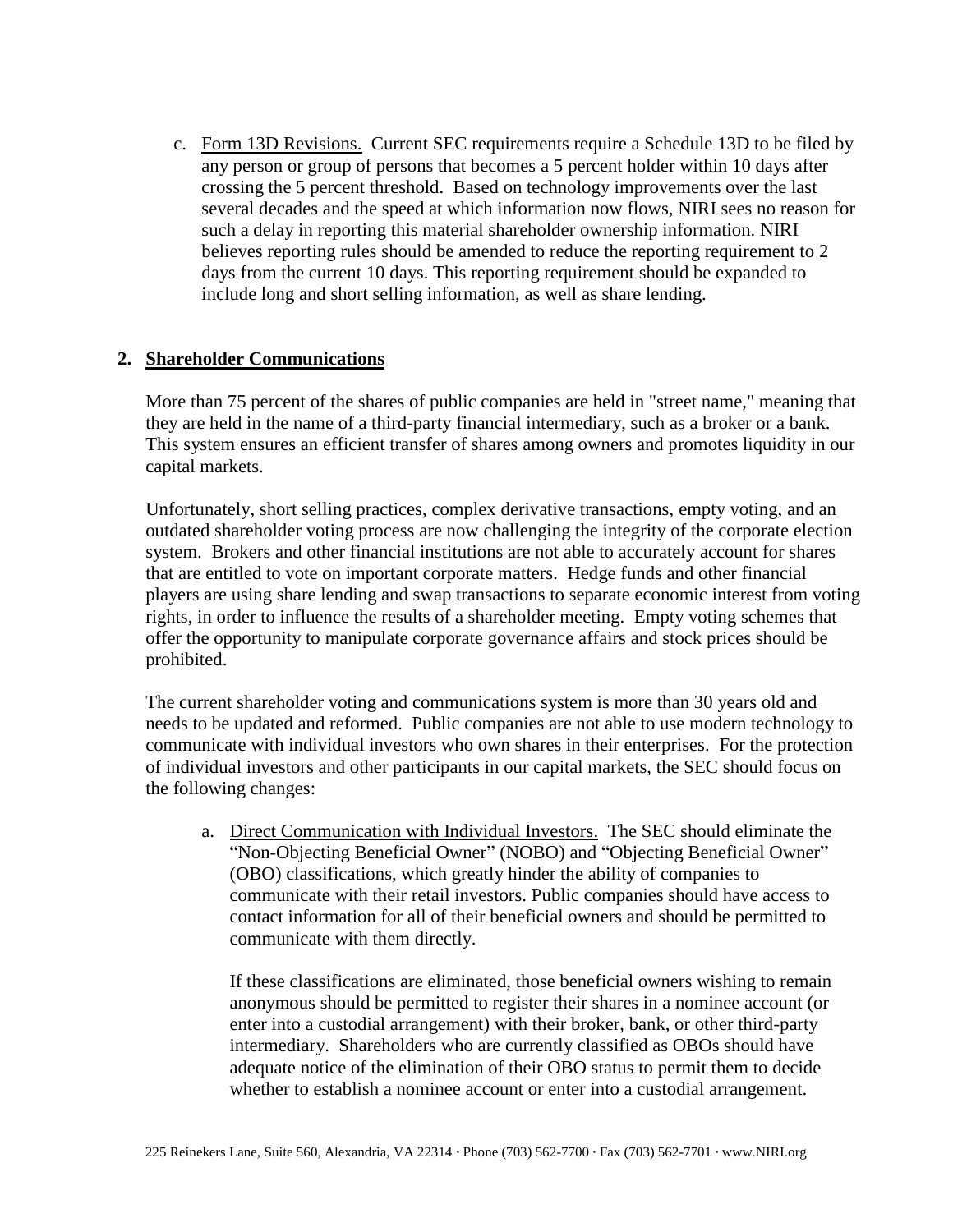Communications with beneficial owners should only be for purposes involving the corporate affairs of a company. Federal privacy regulations should apply to the use of beneficial owner information received from a broker or a bank.

- b. Voting By Retail Investors. The SEC should continue to examine how to protect the vote of the retail investor, particularly in the case of unvoted shares. Institutional investors generally vote almost 100 percent of the time in order to meet their legal responsibilities. This voting is facilitated by electronic systems, and also aided by third-party proxy advisory services. Retail investors have no similar voting facilitators or proxy advisory services, and, in fact, often have no motivation to vote their shares. Current statistics indicate that only 14 percent of retail shareholder accounts vote their proxy ballots, according to Broadridge Financial Solutions. The SEC should encourage participation by brokers in the new Enhanced Broker Internet Platform/Investor Mailbox program, which may dramatically increase retail shareholder proxy voting participation. NIRI believes that broker and investment advisor websites, which individual shareholders increasingly look to as the sole portal for their investment needs, offer one of the most viable paths for engaging individual shareholders in the voting process.
- c. Transparent Proxy Fees. Brokers, banks, and other intermediaries should not stand in the way of direct communications between companies and the beneficial owners of their securities. Companies should have the ability to determine the distributors of their communications, and all costs for the system should be transparent and verifiable. Fees should be monitored and evaluated regularly by an oversight body that seeks to promote fairness and competition. Unfortunately, the NYSE Proxy Fee Advisory Committee's recommended rule changes, which were approved by the SEC in October 2013, did not call for an independent audit of proxy fees. NIRI believes that a third-party audit of proxy distribution fees is the best way to ensure that fees are reimbursed fairly, equitably, and objectively, thereby eliminating the vested interests of those involved directly and indirectly in the process. Without transparency, many issuers will continue to question the accuracy of proxy fees.
- d. Proxy Voting Integrity. The proxy voting process should be fully transparent and verifiable, starting with the compilation of a reconciled list of beneficial owners eligible to vote and ending with the final tabulation of votes cast at a shareholder meeting. The vote counts on matters before a shareholder meeting should be auditable and capable of third-party verification, so that a validation of the final tabulation of the votes of both registered and beneficial owners can occur. Proxy votes should continue to be counted and tabulated using the current practices governed by state law, including, when necessary, the services of an independent inspector of elections.
- e. Modernize Definition of Beneficial Ownership. The SEC should undertake a Section 13 rulemaking project to modernize the definition of beneficial ownership to include securities-based swaps. NIRI agrees with former SEC Chair Mary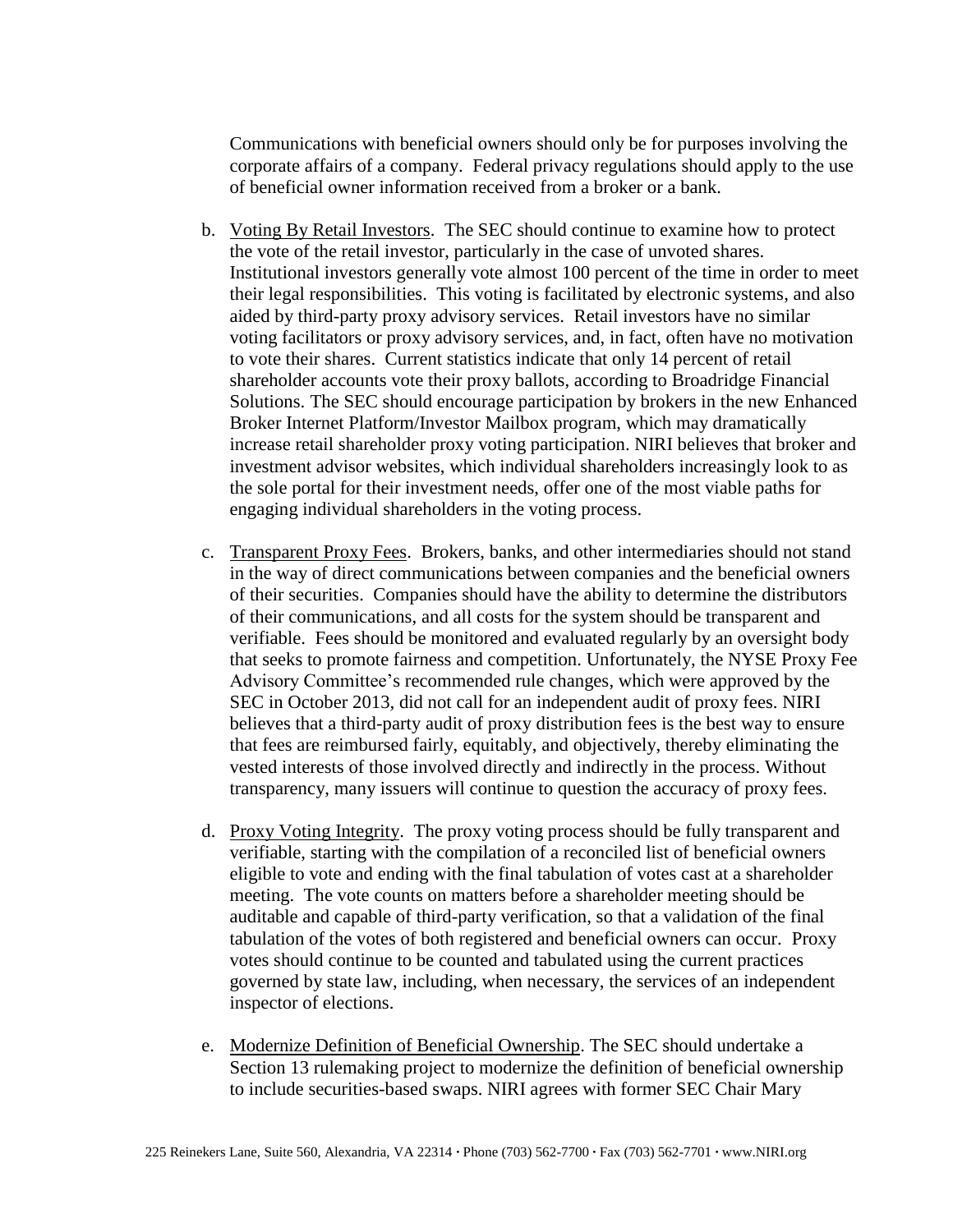Schapiro that it is important to bring the Commission's beneficial ownership rules up to date "in light of modern investment strategies and innovative financial products." The SEC should require disclosure of both voting and economic ownership along with both positive and negative economic ownership.

f. Investor Education Initiative. A national campaign to educate investors in areas of shareholder communications, shareholder responsibilities, and regulatory requirements is needed to ensure that institutional and individual shareholders are responsible and informed owners.

# **3. Proxy Advisory Services**

The SEC, through either a rulemaking proceeding or staff guidance, should exercise greater oversight over proxy advisory services and the processes used by these firms and their investor clients in generating voting recommendations and making voting decisions. NIRI believes that investors may not be protected adequately because of the current deficiencies in regulatory oversight and transparency that exist within the proxy advisory industry. In order to protect investors, consideration should be given to the following recommendations to improve the regulatory oversight and transparency of proxy advisory firms:

#### Proxy Advisory Firms

- a. All proxy advisory firms should be required to register under the Investment Advisers Act of 1940, and be subject to a regulatory framework that reflects the unique role that proxy advisors perform in giving advice with respect to voting securities. This regulatory framework should, at a minimum, address conflicts of interest and internal controls, and provide for public disclosure of the policies, procedures, guidelines, and methodologies used by each proxy advisory firm to develop its voting recommendations.
- b. Proxy advisory firms should provide each public company with an advance copy (i.e., 5 business days before issuance) of any report that includes a proxy voting recommendation about such company, to permit the company to review and comment on the factual accuracy of statements made in the report.
- c. Proxy advisory firms should track the operating, financial, and strategic performance of issuers continuously, so that recommendations are made in the context of how the company is being managed, not solely on the basis of an isolated analysis of a particular issue or a governance policy standard.
- d. Proxy advisors should communicate all possible positive and negative consequences should their recommendations result in a vote against management in a manner similar to forward-looking risk factors.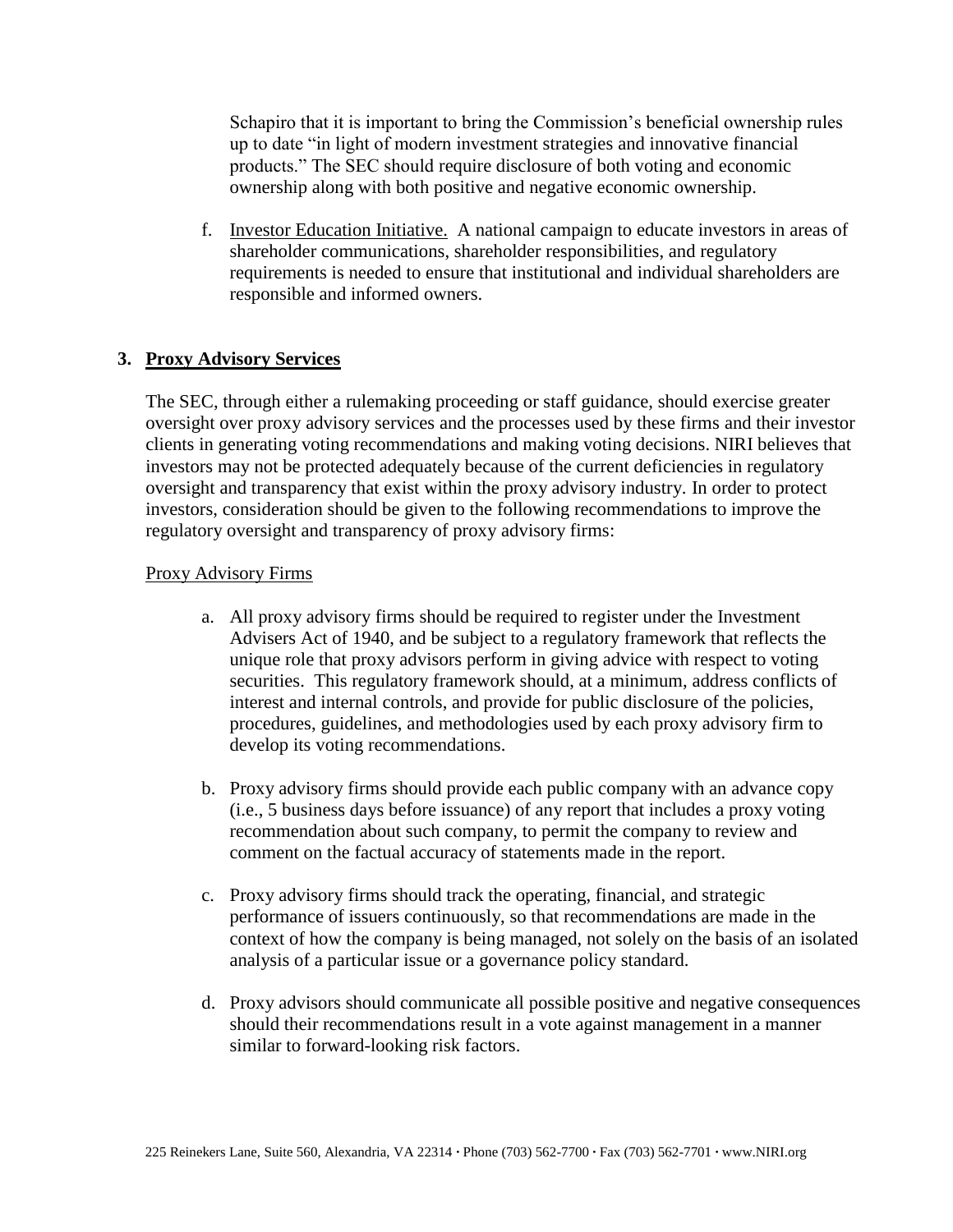- e. Proxy advisor methodologies should be transparent and made available to issuers *at no charge*, so that investors can better evaluate their recommendations, and issuers can offer suggestions that would improve these methodologies.
- f. Proxy advisors should fully disclose all potential conflicts of interest (including whether an investor client is a proponent of a shareholder proposal or a "vote no" campaign) in sufficient detail (and in specific research reports) to allow assessment of the proxy advisor's independence. Proxy advisors should recuse themselves when clear conflicts exist.
- g. Proxy advisors should maintain records and certify the votes made by their clients.
- h. Proxy advisors should make available on their websites without charge (or file with the Commission) a copy of each report that contains a proxy voting recommendation about a public company, no later than 90 days after the shareholder meeting to which the voting recommendation relates.

#### Institutional Investors

- a. The SEC should withdraw the two staff no-action letters issued in 2004 that are generally read as permitting investment advisers to vote client proxies in accordance with pre-determined policies based on the recommendations of an independent third party.
- b. The Commission should issue a rule (or staff guidance) emphasizing the responsibility of each registered investment adviser to exercise appropriate oversight over its proxy voting process, including its use of proxy advisory firms, to ensure that its voting decisions with respect to client securities are in the best interests of its clients. Investment advisers should provide disclosure (at least annually) on how they utilize the advice of proxy advisory firms in making their voting decisions.
- c. To encourage competition and new entries into the concentrated proxy advisor market, the SEC should promote a regime where professional investors seek advice from multiple proxy advisors if they rely on proxy firms.
- d. The Commission should promote the concept that professional investors can rely on their overall assessment of the management of the company, which would allow votes consistent with management recommendations if they are generally happy with the direction of the company.
- e. Institutional investors should have ongoing communications with companies regarding governance preferences rather than just relying on the advice of proxy advisors.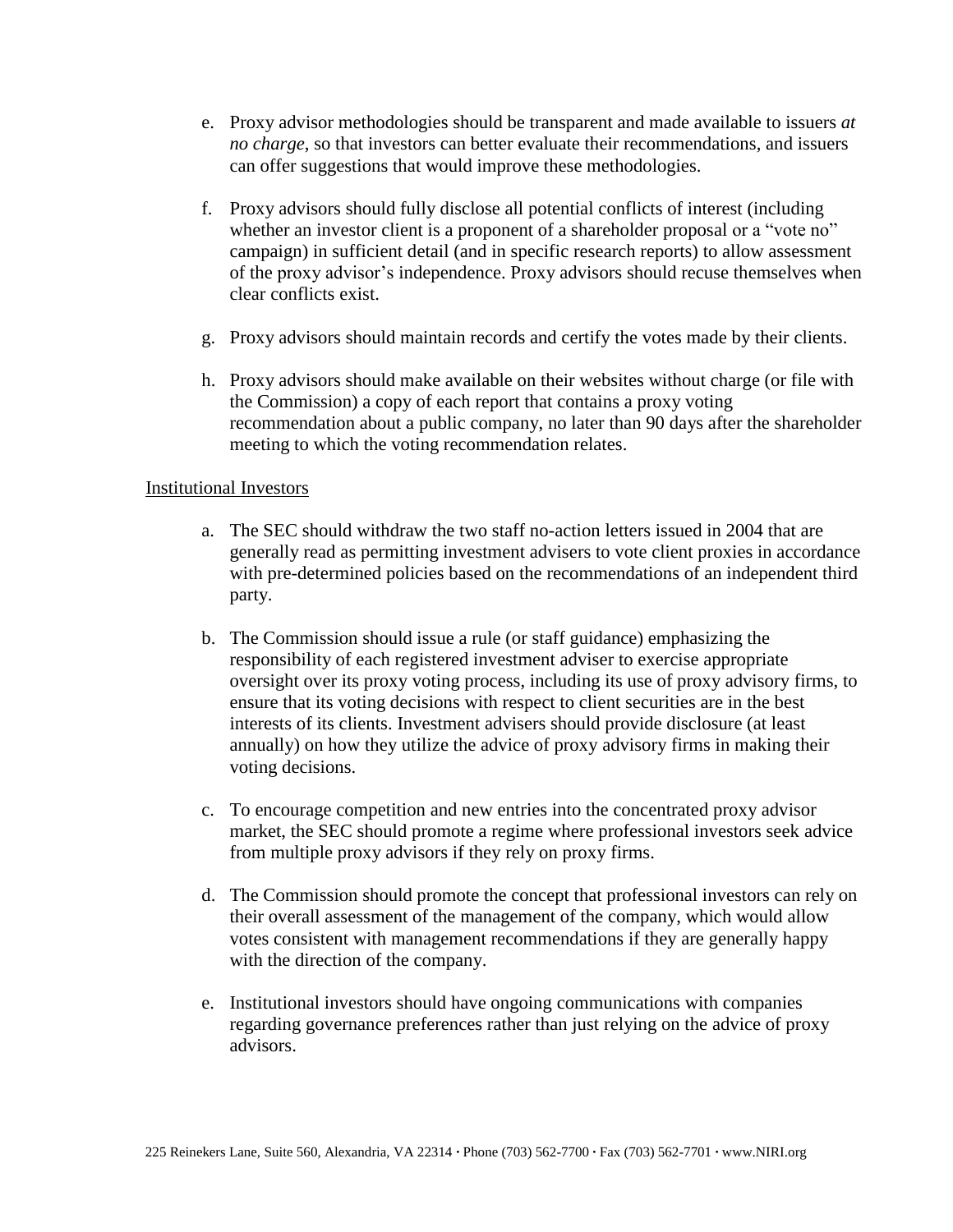f. As mandated by Section 951 of the Dodd-Frank Act, the SEC should finalize a rule that would require all investment managers (who are Form 13F filers) to annually disclose their proxy votes on "Say on Pay" and certain other executive compensation matters. This rule would increase transparency and provide greater insight to issuers about the proxy voting preferences of their investors. Given the importance of voting transparency, the SEC should consider extending this requirement to include votes cast by 13F filers on other proxy matters.

# 4. **Market Volatility**

NIRI supports a comprehensive evaluation of market stabilizing systems and processes during times of extreme volatility, including implementation of some form of short selling circuit breakers during these periods.

# **5. Public Capital Markets**

NIRI supports initiatives to strengthen and facilitate capital formation through rules and regulations that create robust public capital markets from pre-IPO through the IPO process to mature public companies operating under a structure that is properly regulated, fuels corporate growth, and is globally competitive.

NIRI supports the intent of the Jumpstart Our Business Startups (JOBS) Act of 2012, which should lead to more public offerings and greater opportunities for IR professionals. However, NIRI is concerned that the law could open the door to more fraud or "boiler room" investment ads, as well as abuse of "accredited" investors related to the law's new "crowd-funding" capital raising process. NIRI encourages the SEC to monitor these potential consequences, educate investors about new types of fraud, and work to maintain shareholders' faith in our capital markets.

## **6. Disclosure Reform**

NIRI supports efforts to modernize and streamline corporate disclosure rules, and NIRI encourages the SEC to use its regulatory discretion to minimize the burden of new disclosure mandates, such as those required by the Dodd-Frank Act.

NIRI was encouraged by SEC Chair Mary Jo White's remarks in October 2013 and February 2014 about the need to overhaul corporate disclosure rules. NIRI believes that the current Regulation S-K rules could be streamlined in a way that could reduce costs for issuers while still ensuring that all investors receive material information on an equal basis. NIRI urges the Commission to make disclosure reform a priority as the SEC completes its Dodd-Frank rulemaking.

While NIRI recognizes that the Commission is required by the Dodd-Frank Act to issue new disclosure rules on executive pay, resource extraction payments, and other topics, NIRI urges the SEC to proceed carefully and fully consider suggestions from issuers and their advocates